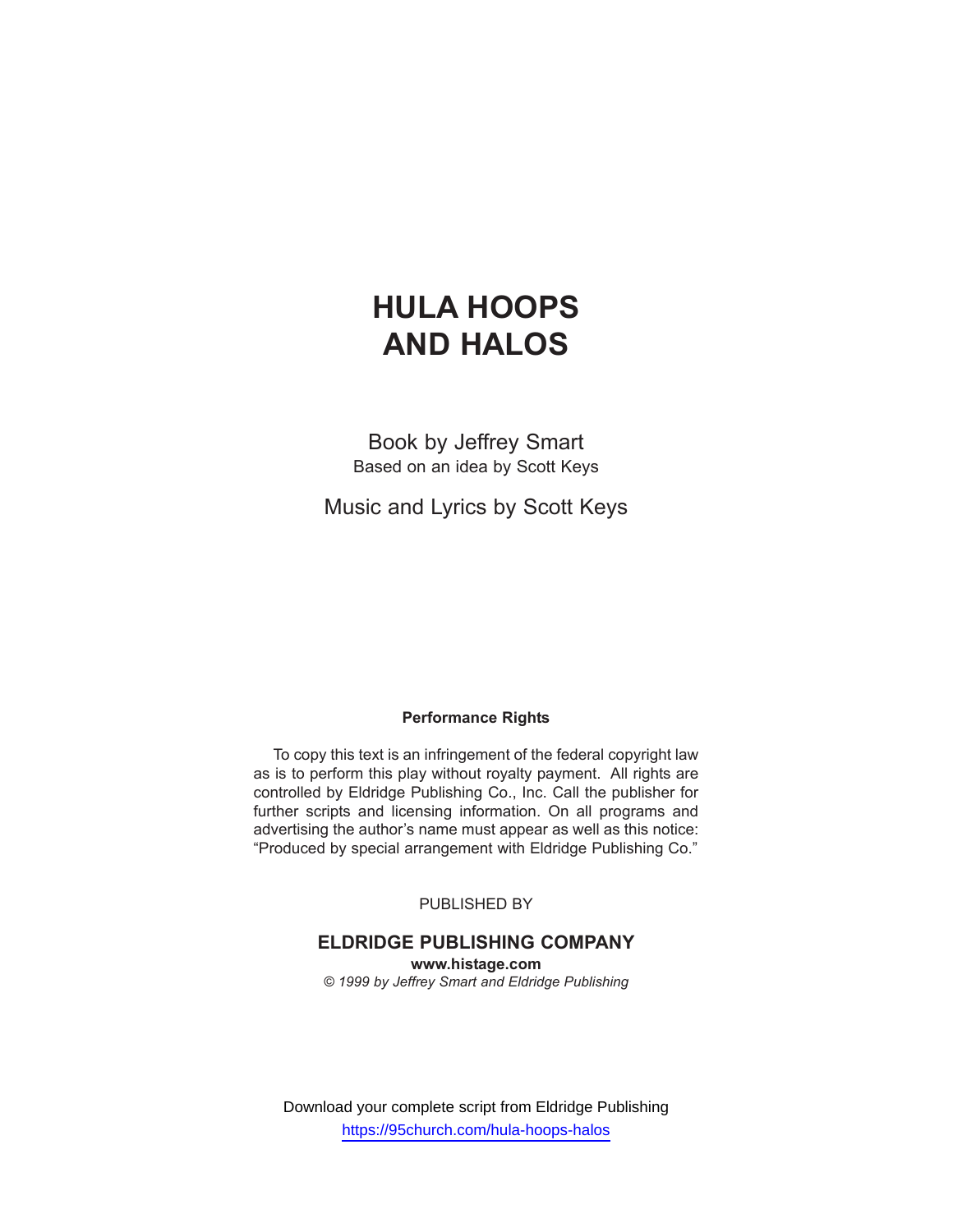#### **STORY OF THE PLAY**

It's the '50s, so come join the kids as they hang out at the local diner in this heavenly hit-of-a-musical comedy! But for Betsy Harding, it's all work and no play. Since her mom passed away, Betsy has her hands full running the family diner, minding her little sister, competing with her all-star athletic brother, and taking care of her toy-inventing father. She doesn't have time to be "a typical teen."

Enter Angela, a tough-talkin' angel-in-training, sent down to earth to earn her halo. Once Angela starts waiting on tables and spewin' diner slang, Betsy finds she finally has time to enjoy life. She even gets a date to the prom with the school heartthrob, Chip, but he dumps her when she starts acting like every other girl in a poodle skirt. Between Angela and Johnny, the rebelwithout-a-clue, Betsy learns about being true to yourself.

This '50s style score includes the divine do-wop number, "Heavens to Betsy"; the drive-in ditty, "Wheels and Reels and a Full Moon"; the hilarious "The Hardings Need a Guardian Angel"; and the daredevilish dance number, "The Hellion Hop." One interior set.

#### **SETTING**

Dudley's Diner in Centerville, USA, in the '50s. The diner has a counter and swiveling stools, behind which is a soda fountain (which no one ever uses) and a pass-through to the kitchen. On one side are booths and a brightly colored jukebox. Tables with chairs are also set up in the space. There is a swinging door to the kitchen between the counter and the booths; there is also a regular door to Pop's workroom. On one side there is a large window and a door with a ringing bell that is the main entrance to the diner. On the other is a hallway leading to the bathrooms and the stairs to the Hardings' living quarters. A pay phone is nearby.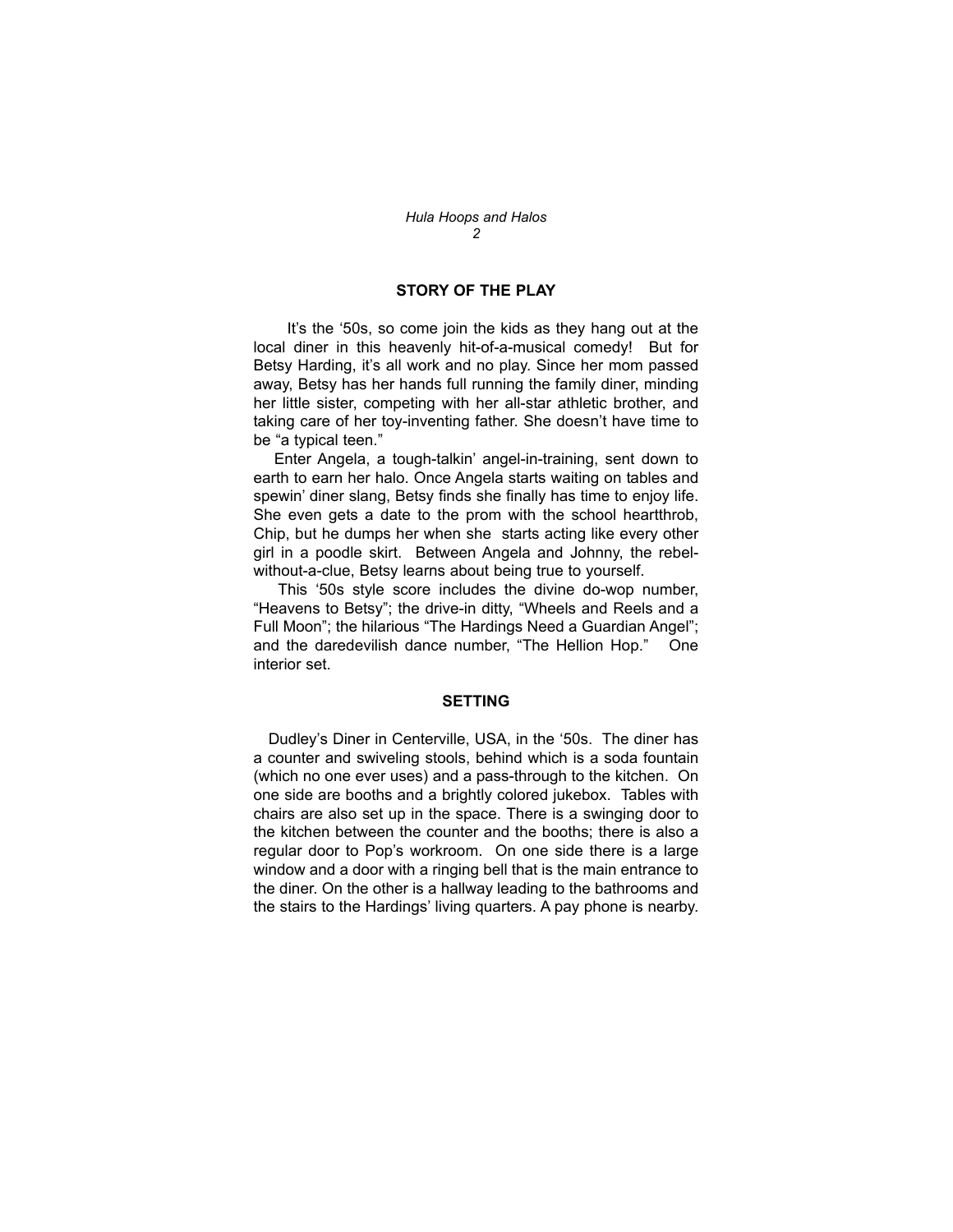## **CAST OF CHARACTERS**

*(7 m, 7 w, 3 flexible plus Chorus)*

**\*POP (DUDLEY) HARDING:** A widower, inventor, shop owner. Father to Betsy, Scooter and Stretch. **BETSY HARDING:** Teenager who wants to belong. **SCOOTER HARDING:** Betsy's tomboyish little sister. **STRETCH HARDING:** Betsy's big brother, athletic. **ANGELA:** Angel on a mission. **CHIP:** Nice guy, interested in Betsy. **\*CINDY:** Stretch's girlfriend. **ALICE:** Classmate of Betsy. **DOREEN:** Another. **LOUISE:** Another. **JOHNNIE B.:** Fonzie type, very cool rebel. **LIEUTENANT #1:** Johnnie's cohort. **LIEUTENANT #2:** Another. **RANDY:** Member of the Junior League. **MOLLY/WALLY:** Another. **P.J.:** Another. **\*MILTON HASBRO:** Local toy manufacturer. **CHORUS:** Junior League, nice girls, nice boys, jocks, various customers.

#### **\*Indicates non-singing role.**

*Note: If you can't cast the Junior League perceptibly younger, they should be perceptibly shorter than the rest of the cast.*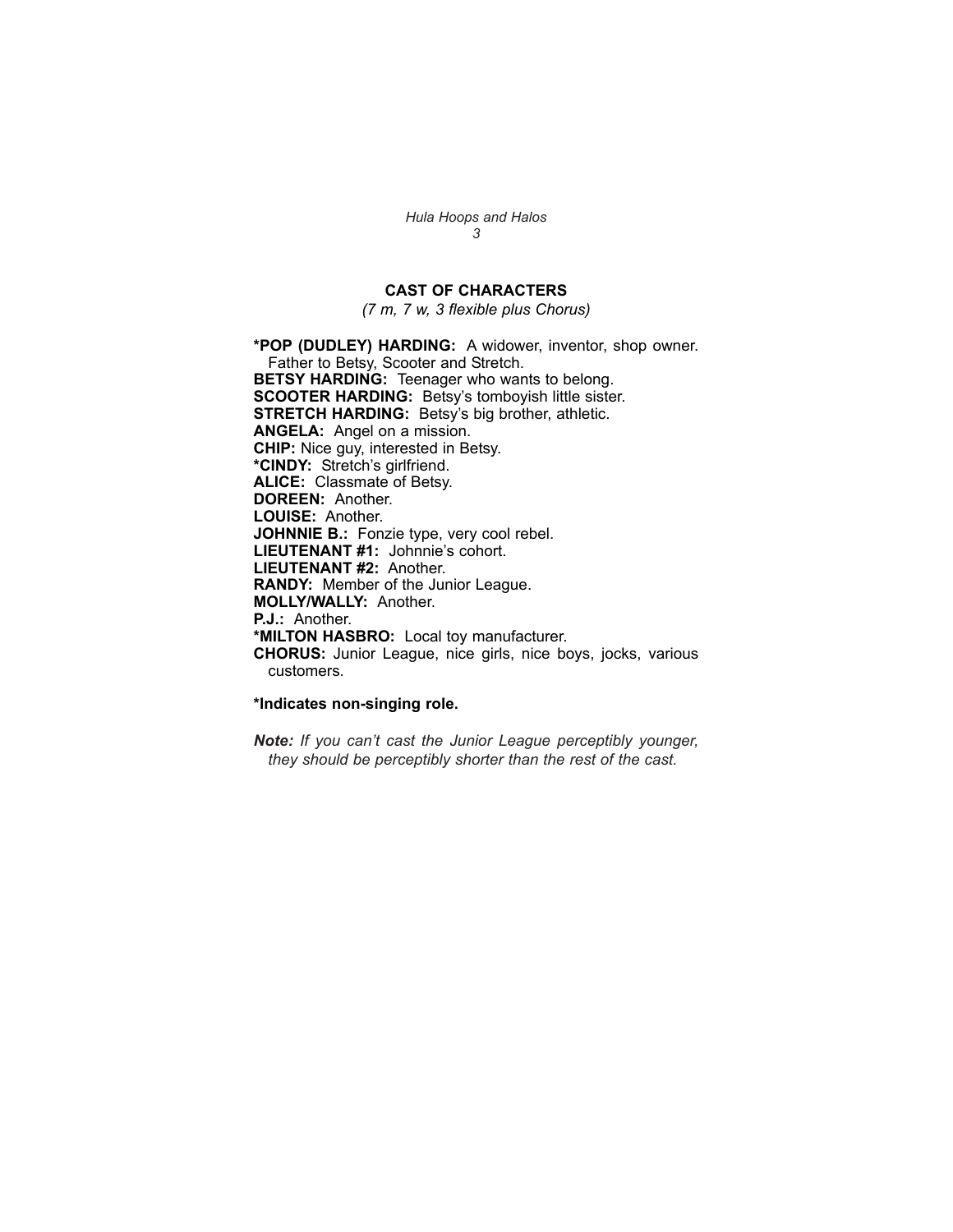#### **COSTUMES**

Pop wears a cardigan. Alice, Doreen and Louise wear full skirts that match each other except in color. Johnnie B. and his lieutenants wear jeans turned up at the hem, high-tops or boots, white T-shirts (with and without breast pockets) and matching leather jackets. Stretch and his jock friends wear jerseys and/or letter sweaters. Stretch also changes into a sports jacket and tie (geek) and later into a leather jacket/lieutenant's clothes (greaser). He also wears part of a tuxedo. Chip and the nice boys and girls wear nice clothes - buttoned shirts and dresses in plaids and ginghams. Betsy's clothes are plainer without the full silhouette of the nice girls' dresses; she also wears a waitress's uniform and later the ultimate 1950s ensemble: saddle shoes, a poodle skirt, a pink angora sweater, a scarf tied around her neck and a bow in her hair. For the prom scene, she wears a prom dress concealed under a waitress uniform top. Angela wears tight pedal pushers, a pink top and high heels except when she is posing as a mysterious man, with a beard, floppy hat and tattered, flowing coat, and as a fairy godmother in a tacky gown with a wand. The tomboyish Junior League - male and female are dressed in jeans with the hems rolled up, saddle shoes and buttoned, short sleeve shirts.

#### **PROPS**

SCOOTER: Comic books, toys, Barbie doll.

BETSY: School books, apron, change, waitress cap, order pad, tray, dust pan, whisk broom, mop, and pail.

JUNIOR LEAGUERS: Toys, hula hoops (one of which is yellow), air rifle, pogo stick.

POP: Mousetrap, "Popular Mechanics" magazine, large inflatable punching bag clown, large piece of tubing, board, metal pail, hula hoop, pebble, rolling desk chair.

ANGELA: Apron, order pad, wand, halo.

STRETCH: Class ring.

CUSTOMERS: Money.

MISCELLANEOUS: Pick-up bell, plates of food, glasses, drinks, clock, salt and pepper shakers, sugar bowls, ketchup bottles, mirror ball.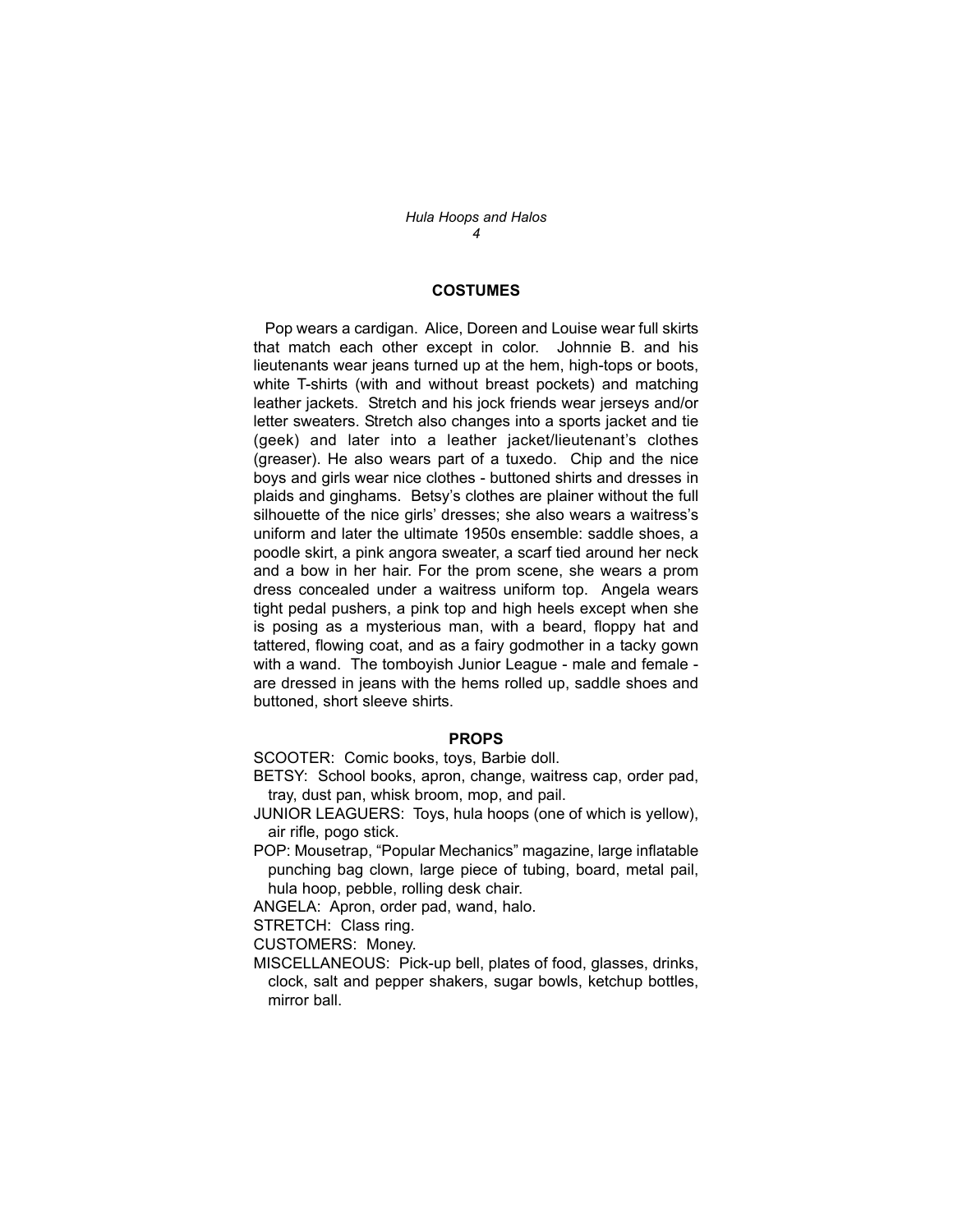## **SONGS Act I**

#### **Scene 1**

CIRCLE OF FRIENDS - Chorus and Betsy. HEAVENS TO BETSY - Alice, Doreen, Louise. WHEELS AND REELS AND A FULL MOON - Johnnie B., Alice, Doreen, Louise, and Chorus. LIKE EVERYONE ELSE - Betsy.

## **Scene 2**

CAPTAIN ZOOM THEME - Scooter and Junior League. DINER SPEAK - Angela, Betsy, Chip, Chorus.

## **Scene 3**

TEENAGE HEAVEN - Angela with Alice, Doreen, Louise. DOO WOP DIZZY - Angela, Stretch, Betsy, Chorus and Junior League.

## **Act II**

## **Scene 1**

THE HARDINGS NEED A GUARDIAN ANGEL - Angela. HEAVENS TO BETSY (Reprise) - Chip with Alice, Doreen and Louise.

THE HELLION HOP - Johnnie, Lieutenants, Chorus.

## **Scene 2**

LIKE EVERYONE ELSE (Reprise) - Betsy. PROM FROM HELL - (Dance/scene) Betsy, Chip, Chorus.

#### **Scene 3**

CIRCLE OF FRIENDS (Reprise) - Betsy, Angela, Chorus.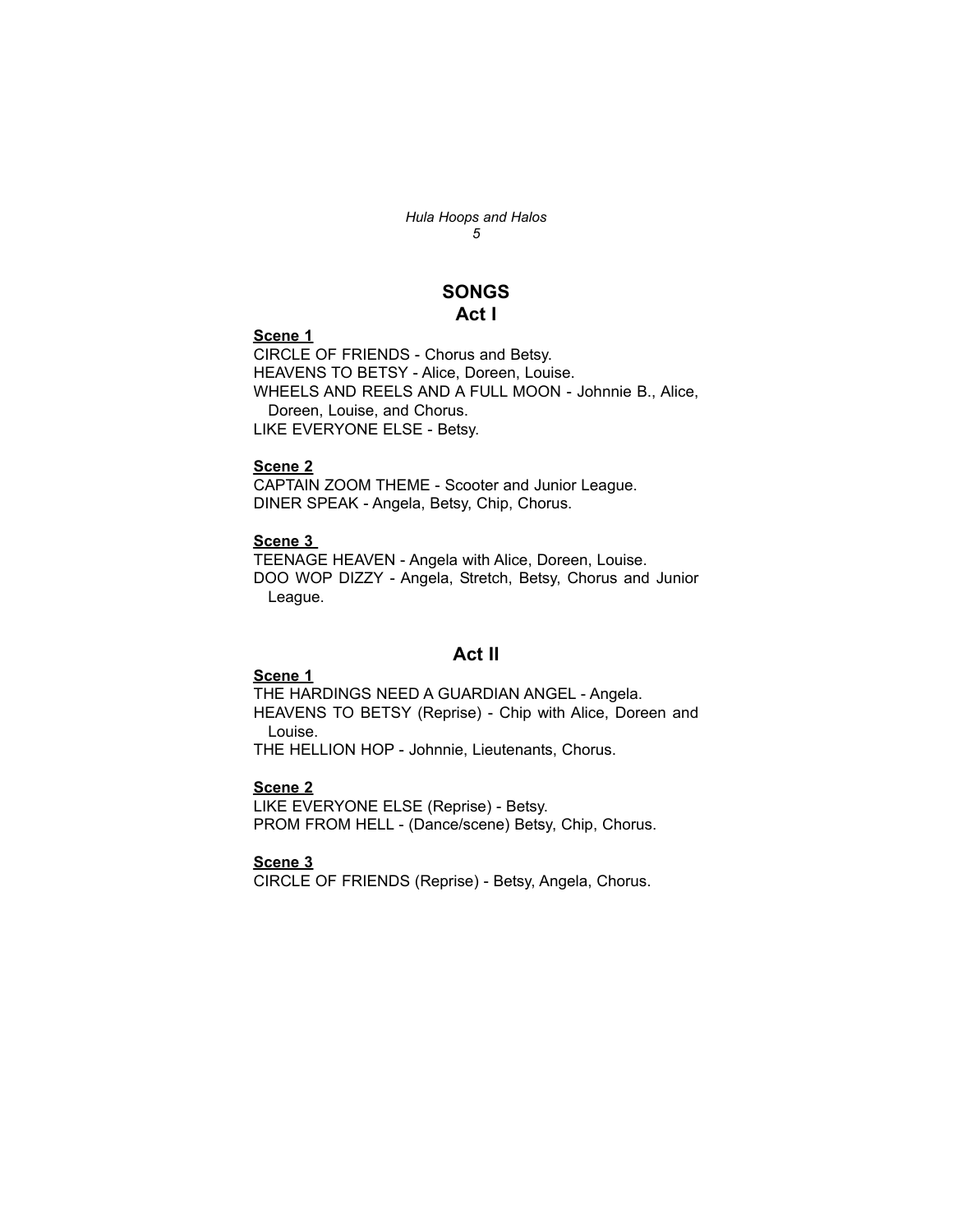# **Act I**

## **Scene 1**

*(AT RISE: It's a Friday afternoon. SCOOTER is sitting on the floor surrounded by her comic books and her "Junior League" FRIENDS and some of their toys. One of them idly twirling in a yellow hula hoop. A MYSTERIOUS MAN is sitting at one end of the counter. BETSY rushes into the diner, slamming her school books on the counter.)*

- BETSY: Pop! Pop! Are you in the kitchen? *(Exasperated)* Are you in the workshop? *(To the MAN.)* Did you see a man with a cardigan go in there? *(MAN mutters an answer and gestures vaguely to the workshop. BETSY swings around the counter and grabs her apron and waitress cap.)* Scooter, pick up your stuff; they're right behind me.
- SCOOTER: Do I gotta?
- BETSY: Captain Zoom is just as powerful in the apartment. You and your friends...scoot! *(The BELL rings and the noise of a lot of students begins, as does the MUSIC.)* Holy Pete!

*(BETSY grabs her order pad as the STUDENTS enter and fill every conceivable space. The JUNIOR LEAGUE and SCOOTER run off to the apartment. The one with the yellow hula hoop puts it carefully behind the counter. Betsy circulates through this, taking orders, listening to gossip, and getting ignored. She picks up orders from the pass-through each time the pick-up bell rings. MYSTERIOUS MAN can wander to a booth, but there should be the impression that he watches all of the scene.)*

#### **SONG: CIRCLE OF FRIENDS**

ALL: *(Sing in a round.) Refrain* HERE AM I, HANGING OUT WITH MY CIRCLE OF FRIENDS FROM CENTERVILLE HIGH. THE FUN NEVER ENDS!

AROUND THE TABLE, OR INTO A BOOTH WE CRAM SOLO: *(Sings.)* TO COMPLAIN ABOUT HOMEROOM